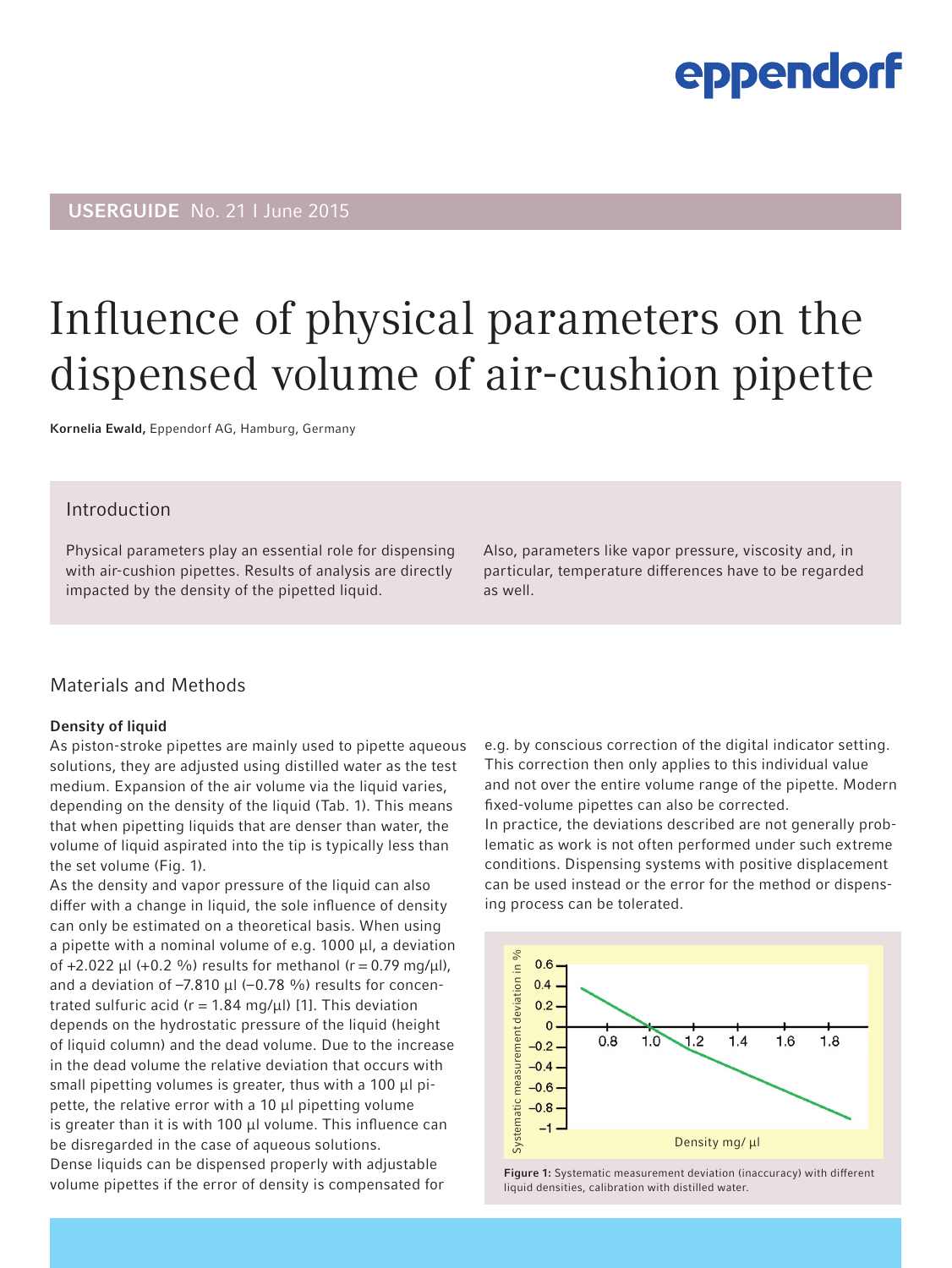#### USERGUIDE I No. 21 I Page 2

#### Table 1: Physical data of liquids (relevant examples)

| Substance                       | <b>Formula</b>         | <b>Boiling point</b><br>$(^{\circ}C)$ | Density mg/µl<br>(20 °C) | Vapor pressure hPa<br>(20 °C) | <b>Viscosity mPas</b><br>(20 °C) |
|---------------------------------|------------------------|---------------------------------------|--------------------------|-------------------------------|----------------------------------|
| 2-Propanol<br>(Isopropanol)     | $C_3H_7OH$             | 82.4                                  | 0.78                     | 42.5                          | 2.2                              |
| Acetic acid                     | CH <sub>3</sub> COOH   | 118                                   | 1.06                     | 15.4                          | 1.53 (25 $^{\circ}$ C)           |
| Acetone                         | $C_3H_6O$              | 56.5                                  | 0.79                     | 233                           | 0.32                             |
| Ammonia 25%                     | NH <sub>3</sub>        | 37.7                                  | 0.91                     | 500                           |                                  |
| Butanol                         | $C_A H_0$ OH           | 117.2                                 | 0.81                     | 6.7                           |                                  |
| Chloroacetic acid               | CH <sub>2</sub> CICOOH | 189                                   | 1.6                      |                               |                                  |
| Chloroform                      | CHCI <sub>3</sub>      | 61,7                                  | 1.47                     | 213                           |                                  |
| Ethanol                         | $C_2H_5OH$             | 78.5                                  | 0.79                     | 59                            | 1.2                              |
| Formic Acid                     | <b>HCOOH</b>           | 100.7                                 | 1.23                     | 42                            | 1.8                              |
| Glycerol                        | $C_3H_8O_3$            | 290                                   | 1.26                     |                               |                                  |
| Hydrochloric acid               | HCI                    |                                       | 1.15                     | 213                           | $\overline{2}$                   |
| Hydrofluoric acid               | <b>HF</b>              | 112                                   | 1.13                     |                               |                                  |
| Methanol                        | CH <sub>3</sub> OH     | 65                                    | 0,79                     | 128                           | 0.597                            |
| Nitric acid                     | HNO <sub>3</sub>       | 121.8                                 | 1.41                     | 9                             | 1.49 (40 $^{\circ}$ C)           |
| Phenol                          | $C_6H_5OH$             | 181.4                                 | 1.06                     |                               | 1.099 (100 °C)                   |
| Phosphoric acid                 | $H_3PO_4$              |                                       | 1.71                     | 2                             |                                  |
| Potassium hydroxide<br>solution | KOH                    |                                       | 1.29                     |                               |                                  |
| Sodium hydroxide<br>solution    | <b>NaOH</b>            |                                       | 1.33                     |                               | 19                               |
| Sulphuric acid                  | $H_2SO_4$              |                                       | 1.84                     | 0.0016                        | 26.9                             |
| Trichloroacetic acid            | CCI <sub>3</sub> COOH  | 196                                   | 1.62                     |                               |                                  |
|                                 |                        |                                       |                          |                               |                                  |

#### Viscosity

Difficult wetting and flow behavior can be seen through the formation of droplets when dispensing liquids. This may cause a considerable volume to remain in the tip. In addition to high viscosity (e.g., glycerol), surface-active substances (e.g. surfactants, proteins) may often be responsible for such problems as well. In such cases another frequent problem is the formation of foam. The best ways to counteract this are to use a very slow aspiration and discharge speed as well as reverse pipetting technique [2].

#### Pre-wetting (premoistening)

Pre-wetting (filling and emptying) of the tip – when pipetting water or aqueous solutions – increases the water vapor saturation level of the air in the tip and in the interior of the pipette [1]. If a measurement series is started without previously wetting the tip, the volumes dispensed will increase in the course of the measurement series until an equilibrium value is reached. This increase is due to the rise in the relative humidity in the tip and interior of the pipette with

the number of pipetting steps. To raise the humidity of the interior of the pipette the first tip should be pre-wetted several times at the start of the measurement series. When subsequently changing tips with aqueous solutions it is then sufficient to pre-wet the new tip once to minimize evaporation.

### Relative humidity

Despite premoistening of the pipette tip the volume pipetted depends on the humidity of the ambient air to a marked extent [1]. If the relative humidity of the ambient air falls from 80 % to 20 %, the volume dispensed falls by > 2.1 % to 3.5 % for 10 μl pipettes

- $> 0.3$  % to 0.6 % for 200 µl pipettes with a yellow pipette tip (low dead volume)
- $> 0.9$  % to 1.2 % for 200 µl pipettes with a blue pipette tip (high dead volume).

However, the relative errors specified per percent of the change in humidity should not be viewed without reservation.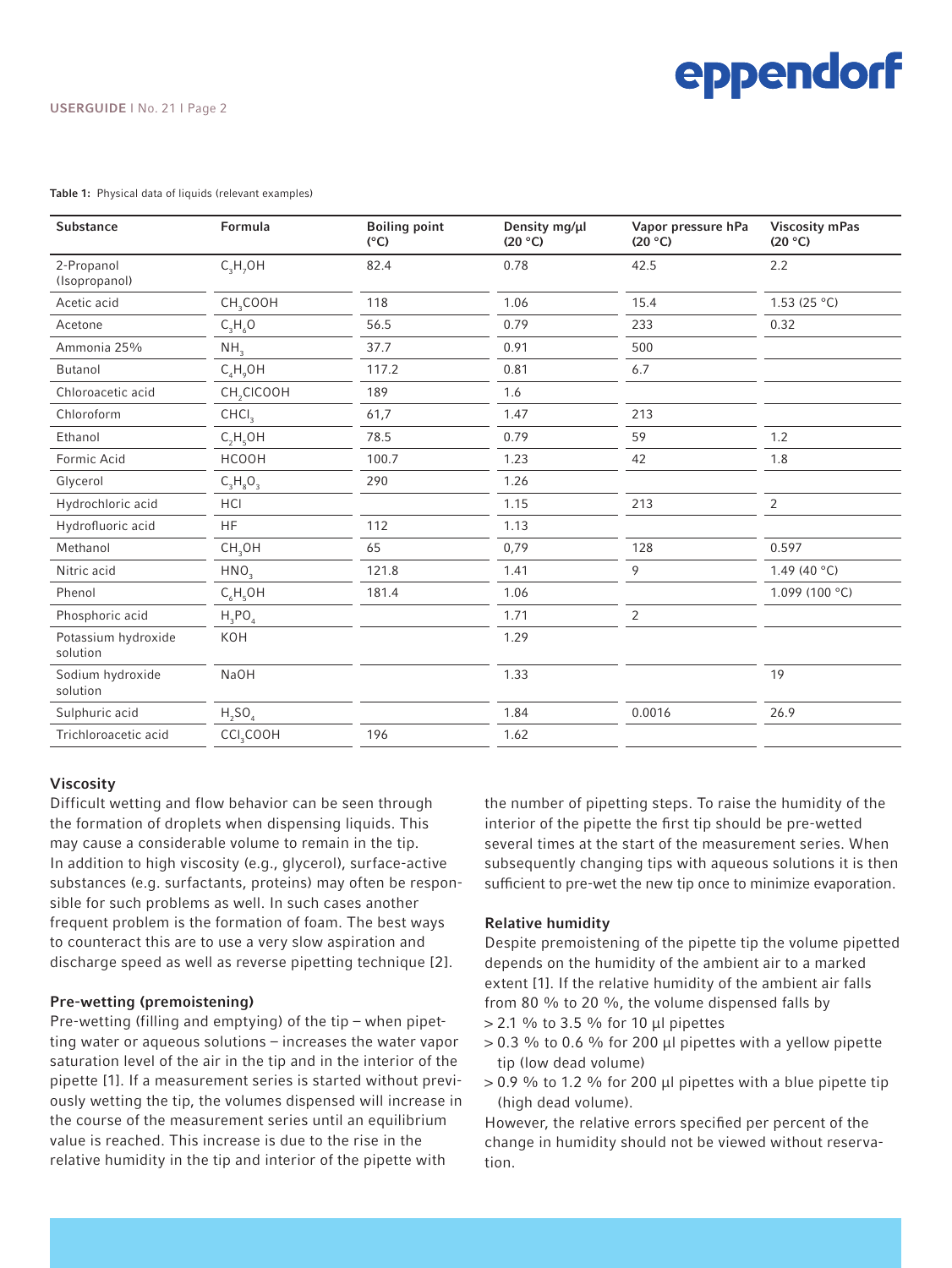#### Vapor pressure

When using air-cushion pipettes, liquids with a high vapor pressure, such as solvents (see Tab. 1) cannot be dispensed with the accuracy and precision specified for distilled water. When pipetting such liquids, evaporation influences make themselves particularly noticeable for the following reasons: the vapor pressure is higher than it is with water, and the air volume present in the tip is entirely unsaturated at the start [1]. To ensure the highest possible saturation level in the interior of the pipette with the vapor phase, the tip should be pre-wetted for a very long period (1 min or longer). The pipetted volume will nevertheless always be lower than the nominal volume.

### System temperature, temperature differences and temperature gradients

The dispensed volume is virtually independent of the system temperature as long as there is no temperature difference within the pipette-liquid-ambient air system [1]. On the other hand, due to the high thermal coefficient of air expansion minor temperature variations of the air cushion while the pipette tip is immersed in the liquid may result in relatively large errors. Such temperature variations are caused by different temperatures of the pipette, the liquid to be pipetted and the ambient air.

If the pipette is warmer than the liquid and the ambient air, then the air taken in during aspiration of the liquid is heated through contact with the warmer pipette, causing it to expand. While the pipette is immersed in the liquid, liquid is displaced from the tip, ultimately reducing the volume aspirated and, thus, also the volume dispensed. Conversely, with an opposite temperature gradient a greater volume is observed.

As any increase in the pipette temperature might result in a drastic reduction in the volume dispensed, the transfer of heat from the user's hand to the pipette piston must be prevented by means of design measures. This problem has been more or less solved with modern pipettes by creating sufficient spatial distance between the piston and the handle as well as thermal shielding or insulation (Fig. 2). If the room temperature increases while the temperature of the pipette and liquid remains constant, the pipetted volume will increase. The effect is, however, much less pronounced than with variation of the pipette temperature. If the temperature of the liquid increases while the temperature of the pipette and the room temperature remain constant, the pipetted volume will increase (Fig. 3). This initially seems to entirely contradict what has just been stated.



Figure 2: Influence of hand temperature on pipetted volume with a 100-μl pipette with inadequate heat insulation [1]



Figure 3: Systematic measurement deviation (inaccuracy) at different liquid temperature; calibration at 22 °C

One would expect the air cushion to become warmer during aspiration, resulting in its expansion and displacement of part of the liquid - and as long as pre-wetting is not carried out, this assumption is correct. While a pre-wetted tip results in an increase in the volume dispensed, the exact opposite is true for a pipette tip which is not pre-wetted.